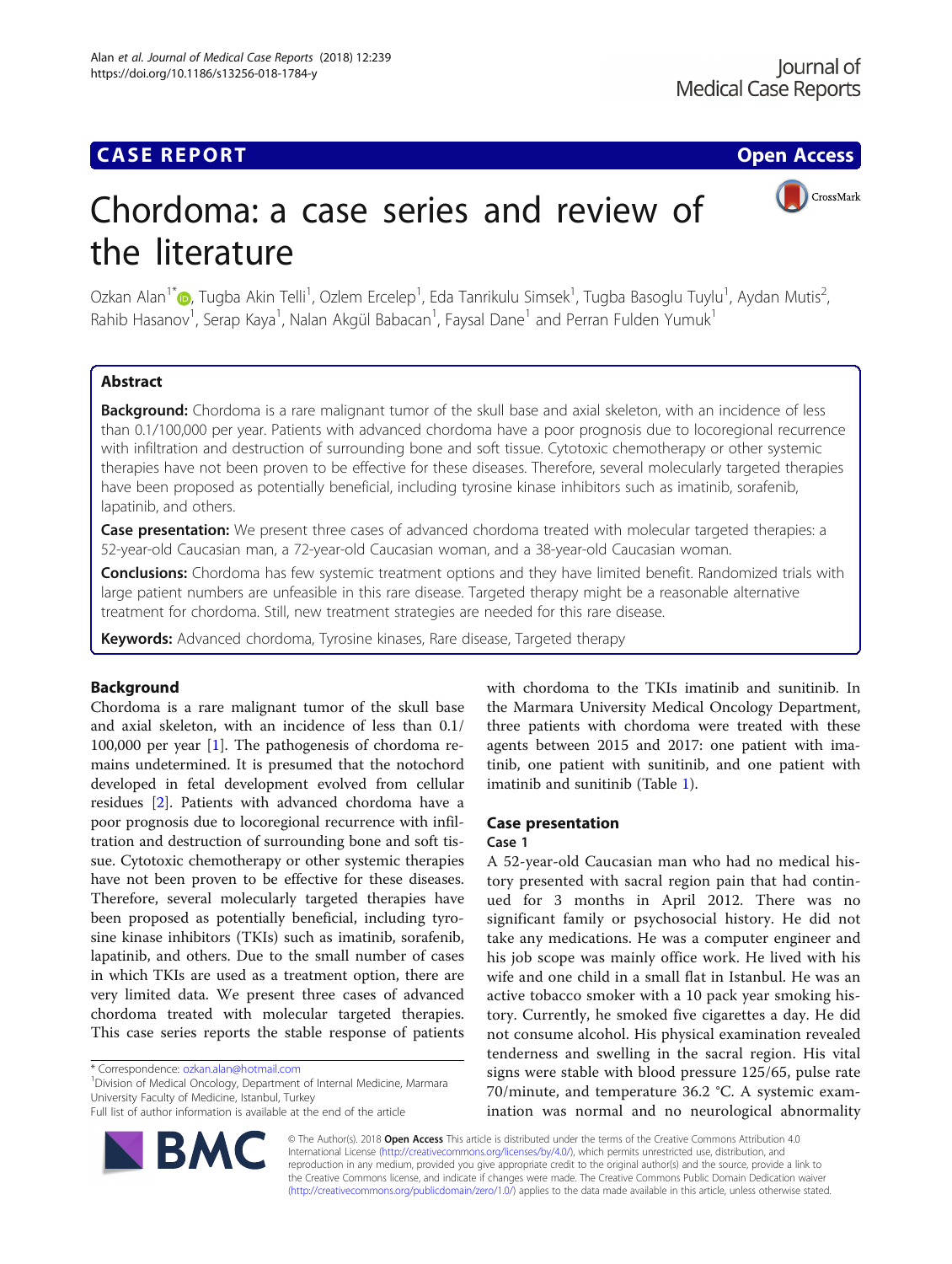| Patient | Localization | Prior local treatment | First-line systemic tx | Second-line systemic tx | Results                                        |
|---------|--------------|-----------------------|------------------------|-------------------------|------------------------------------------------|
|         | Sacrum       | Surgery Radiotherapy  | Imatinib 400 mg $[10]$ | Best supportive care    | PD 16 months                                   |
|         | Clivus       | Surgery Radiotherapy  | Sunitinib 37.5 mg [14] |                         | SD 20 months                                   |
|         | Clivus       | Surgery Radiotherapy  | Imatinib 400 mg [10]   | Sunitinib 37.5 mg [14]  | Imatinib PD 25 months<br>Sunitinib PD 6 months |

<span id="page-1-0"></span>Table 1 Overview of patients

PD progressive disease, SD stable disease, tx treatment

was detected. Vertebral magnetic resonance imaging (MRI) showed a pathological fracture in L5. After a Tru-Cut biopsy, he was diagnosed as having chondroid chordoma. He was treated with preoperative stereotactic radiotherapy to L5 vertebra at a total dose of 15 Gray in two fractions with CyberKnife followed by surgery in May 2012. We aimed to reduce surgical complications by preoperative stereotactic radiotherapy. Two years later, in May 2014, he presented with lumbosacral region pain and MRI suggested recurrent tumor involving L4, L5, and S1 vertebrae. He was not eligible for surgery and was treated with definitive radiotherapy with intensity-modulated radiotherapy (IMRT) mainly for palliative intent. Between 7 July 2014 and 8 August 2014, he received 40 Gray to L4, L5, and S1 vertebrae in 20 fractions 5 days a week for 4 weeks. In January 2016, he presented with paraplegia. Control imaging showed local recurrence, multiple lung nodules, and sternal metastasis. Imatinib 400 mg was started in February 2016 and continued until July 2017 when control imaging showed the progression of his disease. He received a total of 16 months of treatment. During this period, he received 400 mg/day of imatinib and no dose reduction was done. The laboratory results are given in Table 2. Overall, he tolerated treatment well and did not report any side effects. The best supportive care was offered. He was treated with best supportive care until May 2018. He died on 25 May 2018.

#### Case 2

A 72-year-old Caucasian woman who had type 2 diabetes and hypertension presented with diplopia in February 2010. Her vital signs were abnormal. Her blood pressure was high (150/95 mmHg), and her pulse rate and temperature were 65/minute and 37.1 °C. A neurological examination showed preserved muscular and neurological function and no signs of paresthesia or hypoesthesia; a general examination showed no other abnormality. There was no significant family or psychosocial history. She was taking perindopril 10 mg/day, metformin 2000 mg/day, and nateglinide 360 mg/day. She was a housewife and lived with her husband in a small town. She never smoked tobacco and did not consume alcohol. A brain and sella MRI showed a 3 cm x 2 cm x 2 cm mass in the sellar and parasellar region. She was operated on via transsphenoidal surgery. A postoperative pathology examination revealed

chordoma. After the surgery, gamma-knife radiotherapy was performed. She came back in March 2014 and a 12 mm × 30 mm clivus mass was revealed on her brain MRI. She was operated on again and a pathology examination revealed chordoma. Postoperative stereotactic radiotherapy to residual mass in her clivus at a total dose of 12 Gray in one fraction with gamma-knife was done. Two years later, she had a recurrent mass in her clivus. As neither further surgery nor radiotherapy were suitable for her, sunitinib 37.5 mg per day was started in April 2016 and she has been receiving the same treatment ever since. The laboratory results are given in Table 2. She reported intermittent grade 1 nausea and grade 1 fatigue; no serious side effects were reported. The best response to sunitinib treatment was assessed as stable disease. In June 2018, she continues with the same dose of treatment. There is no detected progression of her disease.

#### Case 3

A 38-year-old Caucasian woman who had no medical history presented with a headache of 2 months' duration in August 2012. There was a family history of malignancies. She had no psychosocial history. She did not take any

Table 2 Laboratory findings of cases

|                         |                 | Case 1  | Case 2  | Case 3  |
|-------------------------|-----------------|---------|---------|---------|
| $WBC$ ( $\mu/L$ )       | Pretreatment*   | 8900    | 9500    | 7650    |
|                         | Posttreatment** | 4300    |         | 4270    |
| $HGB$ (g/dl)            | Pretreatment*   | 13.4    | 11.9    | 12.2    |
|                         | Posttreatment** | 12.1    |         | 10.9    |
| $PLT(\mu/L)$            | Pretreatment*   | 245,000 | 342,000 | 267,000 |
|                         | Posttreatment** | 158,000 |         | 145,000 |
| AST (U/L)               | Pretreatment*   | 34      | 32      | 45      |
|                         | Posttreatment*  | 53      |         | 67      |
| ALT (U/L)               | Pretreatment*   | 18      | 42      | 54      |
|                         | Posttreatment** | 39      |         | 83      |
| Creatinine (mg/dl)      | Pretreatment*   | 0.8     | 1.2     | 0.98    |
|                         | Posttreatment*  | 0.91    |         | 1       |
| Bilirubin total (mg/dl) | Pretreatment*   | 0.8     | 1       | 0.98    |
|                         | Posttreatment** | 0.89    |         |         |

ALT alanine aminotransferase, AST aspartate aminotransferase, HGB hemoglobin, PLT platelet, WBC white blood cell, \* before the start of the tyrosine kinase inhibitor, \*\* after the discontinue of tyrosine kinase inhibitor therapy. Case 2 treatment continues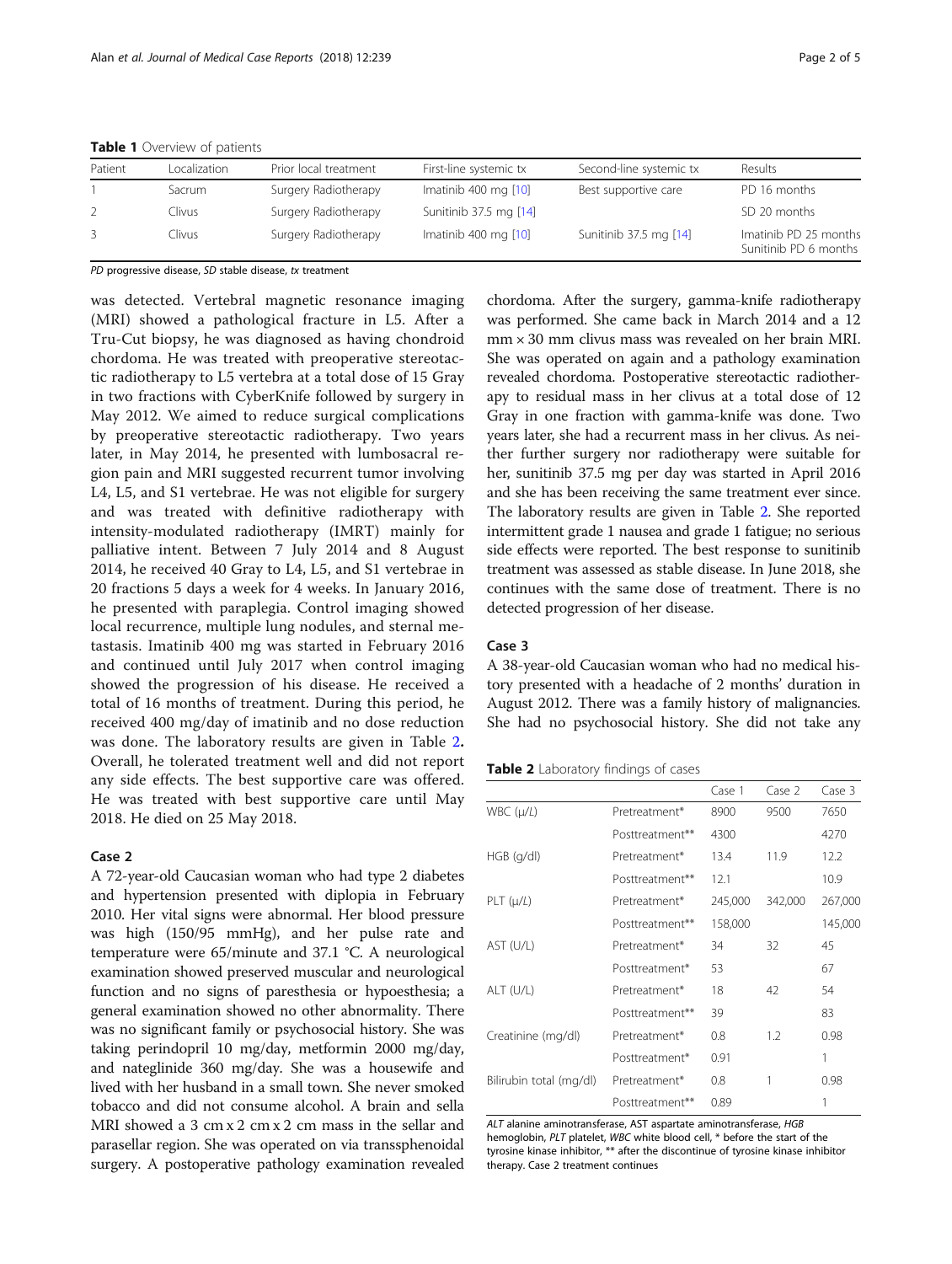medications. She was a housewife. She lived with her husband and three children in a flat in the city center of Istanbul. She never smoked tobacco and did not consume alcohol. Her vital signs were stable with blood pressure 110/70 mmHg, pulse rate 82/minute, and temperature 36.5 °C. On neurological examination, there was a limitation of temporal movement in her right eye. There were no signs of paresthesia or hypoesthesia. A general examination showed no other abnormality. Brain MRI showed 34  $mm \times 10$  mm and 20 mm  $\times 19$  mm masses in her clivus. She was operated on and a pathology examination showed chordoma. Postoperative stereotactic radiotherapy to clivus at a total dose of 24 Gray in one fraction with gamma-knife was performed. In March 2014, she had a recurrence in her clivus and then she underwent another operation. A pathology examination revealed chordoma. She presented with diplopia for 1 month in January 2015. Brain MRI detected a recurrent mass in her clivus and invasion to the pons. She was treated with external cranial radiotherapy for palliative intent. She received a total of 30 Gray to recurrent mass in ten fractions during 10 days. In March 2015, a residual mass in her clivus was seen in MRI. She was started on daily 400 mg of imatinib in April 2015. The best response to imatinib was stable disease. Overall, imatinib was well tolerated; she reported periorbital edema, grade 1 skin rash on her legs, and nausea grade 2. She complained of visual loss in her left eye in May 2017. Brain MRI confirmed progressive disease (Fig. 1). Imatinib was stopped and sunitinib 37.5 mg per day was started in June 2017. She received sunitinib until December 2017 when she had radiological and clinical progression (Fig. 2). Four weeks later, her sunitinib dose was lowered to 25 mg/day due to ongoing grade 2 nausea and



Fig. 1 Magnetic resonance image of patient 3 treated with imatinib (progressive disease 25 months)



Fig. 2 Magnetic resonance image of patient 3 treated with sunitinib (progressive disease 6 months)

vomiting. Other reported symptoms included grade 2 fatigue and grade 1 hand-foot syndrome. The laboratory results are given in Table [2.](#page-1-0) She received a total of 25 months of imatinib therapy and 6 months of sunitinib treatment. She continued her follow-up with best supportive care until April 2018. She died on 23 April 2018.

#### **Discussion**

We presented three patients whose tumor progressed after local treatment and who then received systemic tyrosine kinase treatment. Systemic tyrosine kinase treatment plays an important role in the treatment of recurrent chordoma. The tumors of cases 1 and 3 progressed during the treatment. Case 2 continues to be treated with sunitinib. The best radiological response was evaluated as stable disease. No radiological regression response was detected according to Response Evaluation Criteria in Solid Tumors (RECIST) criteria. All of the patients reported no significant side effects during treatment. Treatment was well tolerated.

Chordoma is a primary bone tumor originating from a non-differentiated notochordal residue and developed in the vertebrae; it is most frequently seen in sacral (50%), skull base (30%) and mobile spine (20%) [[3\]](#page-4-0). The pathogenesis of chordoma is unclear but tumor cells are characterized by a notochordal differentiation. Chordoma is more frequent in men than in women. The average age at diagnosis is approximately 60 years, while the skull base presentation affects teenagers and children. Three subtypes have been described as pathological. The classical form and chondroid form are generally low grade and locally aggressive tumors, but the dedifferentiated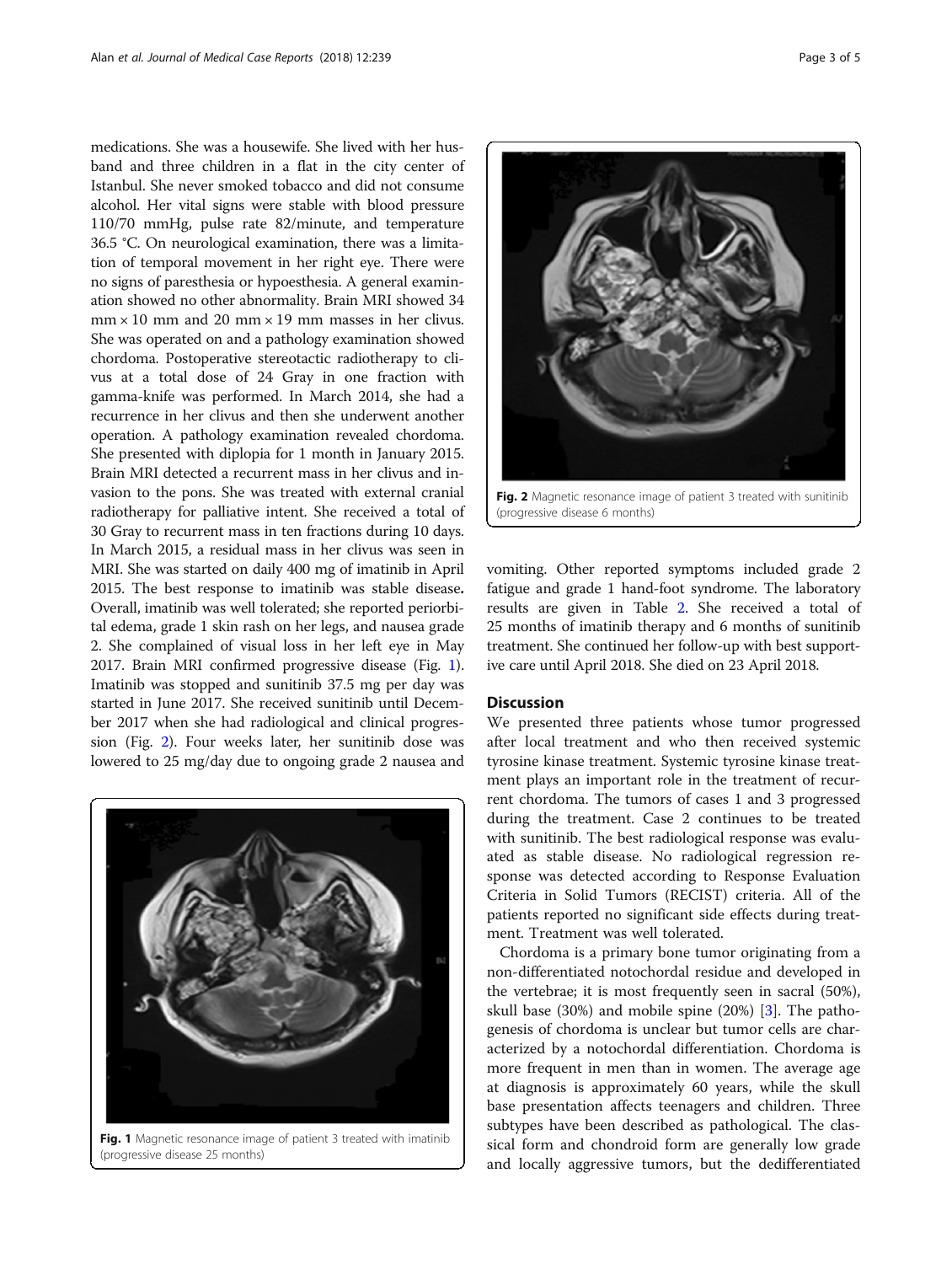form shows aggressive behavior [[2\]](#page-4-0). Stacchiotti and Sommer published the first guidelines for the diagnosis and treatment of chordoma in 2015 [\[3\]](#page-4-0). Complete surgical resection with negative surgical margin in localized disease is the mainstay of care. Standard adjuvant radiotherapy is recommended for cervical spine and skull base chordoma. Definitive radiotherapy is the option in cases where resection is not suitable. Radiotherapy is recommended after R1 resected sacral chordomas. On the other hand, another retrospective study showed that local progression-free time is longer with the addition of radiotherapy [[4](#page-4-0)]. Ten-year local progression-free survival (PFS) was 35-50% in patients with sacral chordoma who treated by adjuvant radiotherapy [\[3](#page-4-0)]. Twenty-nine patients with chordomas of the mobile spine and sacrum who were treated by surgery and high-dose proton−/photon irradiation were evaluated in a phase II trial  $[5]$ . In this trial, no significant difference between R0 and R1/R2/biopsy could be shown regarding local control [\[5\]](#page-4-0). Retrospective data of 17 patients compared surgery only with carbon ion therapy. The local recurrence-free survival rate at 5 years was 62.5% for the surgery group and 100% for the carbon ion radiotherapy group, and the disease-specific survival rate at 5 years was 85.7% and 53.3%, respectively [\[6\]](#page-4-0). Metastases can occur in 30–40% of the patients and that usually occurs after local relapse and at a later stage of the disease [\[7](#page-4-0)].

Cytotoxic chemotherapy does not have any proven benefit and therefore it is not recommended [[3](#page-4-0)]. Tamborini et al. showed that beta-type platelet-derived growth factor receptor (PDGFRB) was highly expressed and phosphorylated, but platelet-derived growth factor receptor alpha (PDGFRA) and KIT were less expressed in chordomas [[8\]](#page-4-0). Likewise, Weinberger et al. found epidermal growth factor receptor (EGFR) expression in a series of 12 patients with chordoma [\[9\]](#page-4-0). Therefore, in the last decade, molecular targeted therapy has been investigated for systemic therapy (Table 3). Imatinib, a platelet-derived growth factor receptor (PDGFR) TKI has shown positive results in a phase 2 study in advanced chordoma. This trial included 56 patients. One patient (2%) achieved a partial response and 11 patients had a minor response. Thirty-five patients had stable disease (62.5%) and clinical benefits were reported for 64% of patients. Median PFS and overall survivals were 9 months and 35 months,

respectively [[10](#page-4-0)]. Another retrospective trial confirmed imatinib activity with 34 (74%) patients having stable disease [\[11\]](#page-4-0). Lapatinib in EGFR-positive chordomas has been investigated in a prospective phase 2 trial. The overall response rate was 33.3% with a median PFS of 8 months [[12](#page-4-0)]. Sorafenib was given to 27 patients with chordoma in a phase 2 study [\[13\]](#page-4-0). Results showed 9 months PFS rate of 73% and 1-year overall survival rate of 86.5%. The activity of sunitinib was assessed in a basket trial in advanced sarcoma. Nine patients with advanced chordoma were treated. No objective responses were seen and four stable diseases were detected. Median PFS was 12 months [[14](#page-4-0)]. There was a retrospective study by the French Sarcoma Group of 80 patients with advanced chordoma who were treated with first-line molecular targeted therapies [[15](#page-4-0)]. Patients were treated with imatinib (77.5%), sorafenib (13.7%), erlotinib (6.3%), sunitinib (1.2%), and temsirolimus (1.2%). Five patients had partial response (three patients treated imatinib, one with sorafenib, and one with erlotinib), and 58 patients had stable disease (72.5%). Median progression-free and overall survivals were 9.4 months and 52.8 months [[15](#page-4-0)]. A retrospective case series of five patients with advanced chordoma was published. Four patients were treated with pazopanib and one patient was treated with sunitinib. Median PFS was 8.5 months in the pazopanib subgroup, and 27 months in the sunitinib subgroup [\[16\]](#page-4-0).

We presented three cases of advanced chordoma. Cases 1 and 3 were treated with first-line imatinib: PFS 16 months and 25 months respectively. Case 2 was treated with first-line sunitinib and stable disease was evaluated. She continues to receive treatment. After tumor progression with imatinib, Case 3 treated with sunitinib (PFS was 6 months). None of our cases achieved a partial response. The best response of the three cases to TKIs treatment was assessed as stable disease. Before the systemic therapy, the patients were treated with local treatment (surgery and radiotherapy). The results of local treatments were evaluated: median PFS were over 2 years. Post-local treatment PFS was longer than post-TKI treatment PFS.

#### Conclusions

Treatment planning in chordoma is challenging when local therapy is not an option after several relapses.

Table 3 Survival data with prospective phase 2 trials and retrospective series

| Phase 2 Trials  |                |                |               | Retrospective series      |                 |                              |  |
|-----------------|----------------|----------------|---------------|---------------------------|-----------------|------------------------------|--|
| Treatment       | Lapatinib [12] | Sorafenib [13] | Imatinib [10] | French Sarcoma Group [15] | Imatinib $[11]$ | Pazopanib and sunitinib [16] |  |
| Number of cases | 18             |                | 56            | 80                        | 48              |                              |  |
| PFS (months)    | 8.2            | <b>NR</b>      |               | 9.4                       | 9.9             | 14                           |  |
| OS (months)     | 25             | $NR^*$         | 34.5          | 52.8                      | 30              | -                            |  |
| <b>BORR (%)</b> |                | 3.7            |               |                           |                 | 20 (one patient)             |  |

BORR best objective response rate, NR not reached but > 15 months, OS median overall survival, PFS median progression-free survival, \* 12 months OS rate 86.5%